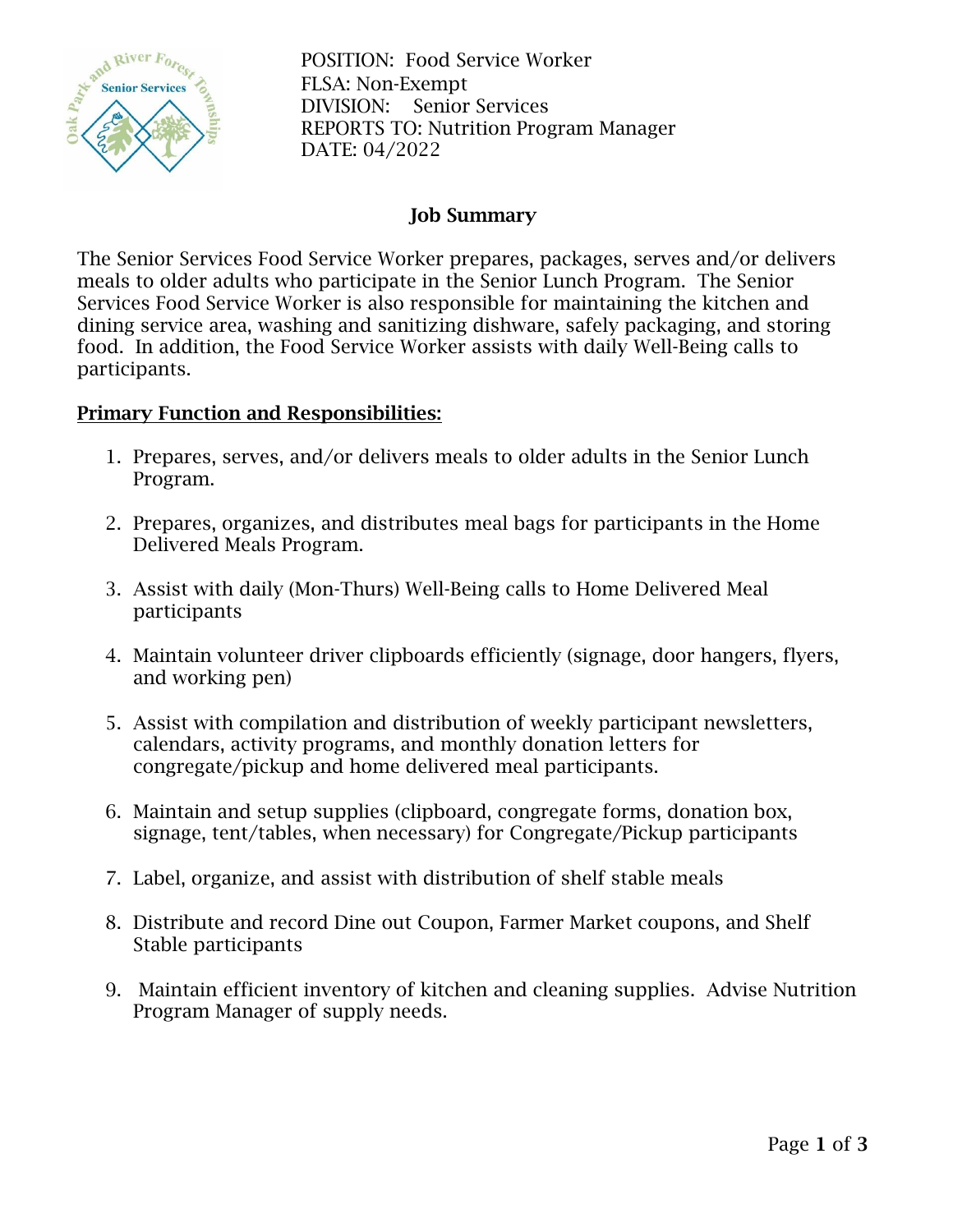

 $S_{\text{av}}^{\text{av}}$  River  $F_{\text{Or}_{\mathcal{C}_{\mathcal{S}_{\mathcal{F}}}}}$  POSITION: Food Service Worker FLSA: Non-Exempt DIVISION: Senior Services REPORTS TO: Nutrition Program Manager DATE: 04/2022

- 10. Performs housekeeping tasks such as set up/breakdown of service area, washing dishes, sweeping and mopping the floor, and taking the garbage out as needed.
- 11. Attends meetings and various training seminars and conferences as required
- 12. Assist with activity program setup
- 13. Assist as Driver to Senior Services Home Delivered Meals Driver
- 14. Must have valid Driver's license.
- 15. Performs other duties as assigned.

# Minimum Qualifications:

#### Education and Experience:

High School Diploma or equivalent. Minimum one year of food service experience.

The qualifications listed above are guidelines. Other combinations of education and experience, which could provide the necessary knowledge, skills, and abilities to perform this position may be considered.

# License(s) and Certification(s):

ServSafe Food Service Food Manager certification Valid Driver's License

# Material and Equipment

- Kitchen appliances
- Steam table, cambro, oven

# Knowledge, Skills, and Abilities

#### Knowledge of:

- Packaging of foods and safe food handling.
- Effective communication with all team members
- Contribute to a positive work environment, with focus on teamwork
- Familiarity with Oak Park/River Forest area (streets)